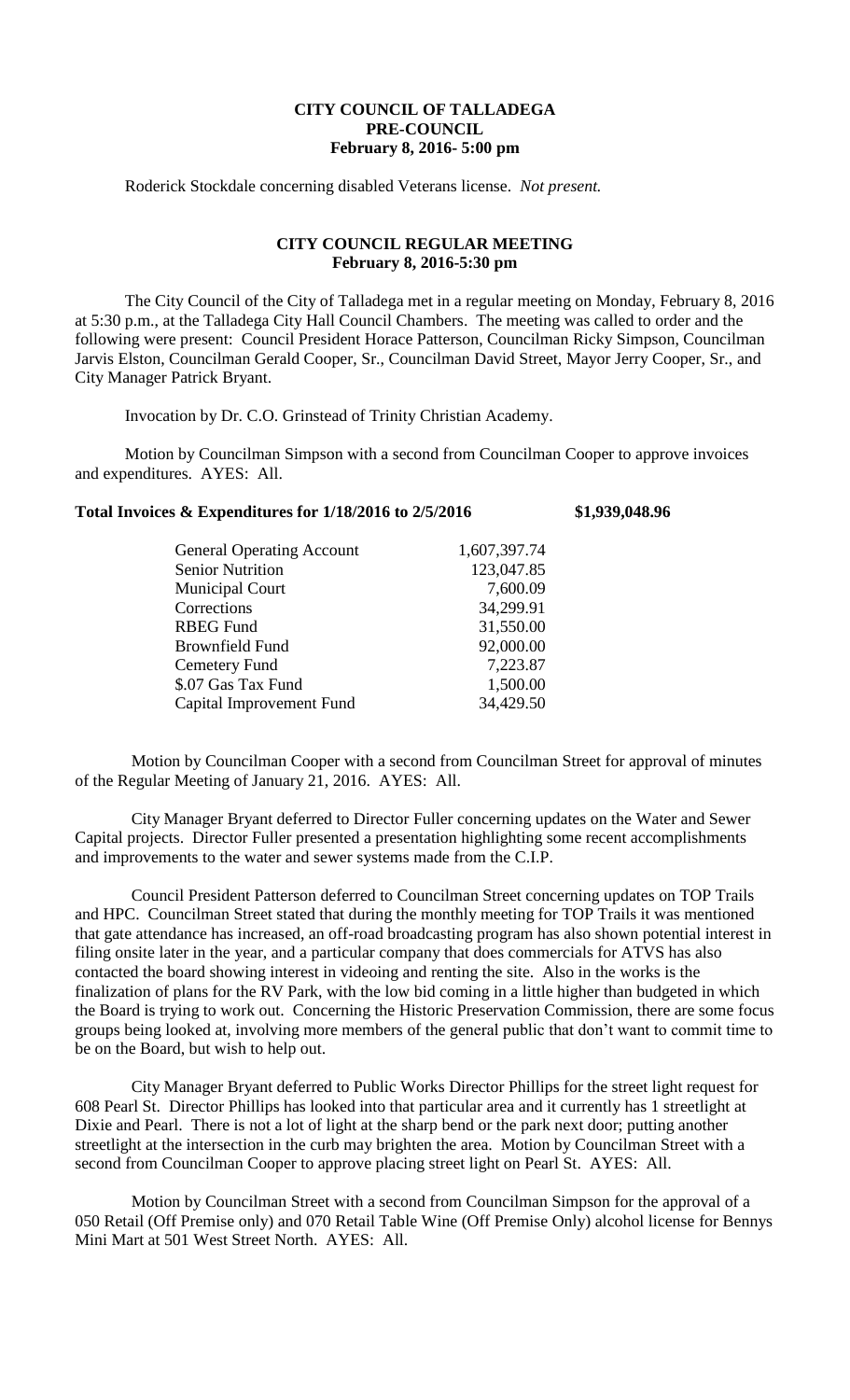Council President Patterson deferred to City Manager Bryant concerning the Parks and Recreation Department Fees. A fee schedule, which has never been formally adopted, has been provided to the Council and City Manager Bryant has met with Parks and Recreation Director Ammons and City Attorney O'Brien to discuss the establishment of a fee schedule and use policy that could be brought forth to the Council. City Attorney O'Brien suggested that the time allotted not be unlimited as to accommodate the City's needs to use the facility for their own programs and leagues and to allow for adults to use the facilities as well. It was determined that the best course of action would be a monthly calendar that would indicate when the court would be available to youths for free play. The goal is to standardize this over several hours after school with time also available on the weekends. This would be based on a first come first serve basis with a time limit in order to provide a safe atmosphere. After the free play period, youths can still use the facilities but must share in the usage with other patrons and pay the fee during this non-free play period. There was another issue brought by Stanley Scales for the AAU basketball teams; who has requested use of the Recreation center for practice. It was stated that he would be accommodated as long as there is no conflicts. City Manager Bryant stated that Mr. Scales would need to enter into a user agreement contract similar to that of Talladega College. Mr. Scales will also have to present insurance and pay a minimal fee based on the cost to operate the facility during that period. Director Ammons' research concluded that the cost would be \$2.50 per hour to power the facility, however that did not include the cost for bathroom facilities and any clean up that would be needed. Council President Patterson requested that City Manager Bryant contact Mr. Scales concerning this matter. Council President Patterson also requested that a public hearing be held in the future during the Pre-Council portion of the meeting concerning the Parks and Recreation fees.

**Resolution #3786** approving nuisance abatement for junk cars on 803 Pulliam St. (Parcel ID 1308281007014000)

**Resolution #3787** approving nuisance abatement for junk cars on 574 Davis St. (Parcel ID 1306231003002000)

**Resolution #3788** approving nuisance abatement for junk cars on Naff Ave. (Parcel ID 1306141000006000)

**Resolution #3789** approving nuisance abatement for junk cars on 669 Davis St. (Parcel ID 1306231002056000)

**Resolution #3790** approving nuisance abatement for junk cars on 500 Sloan Ave. W. (Parcel ID 1305223004001000)

Motion by Councilman Cooper with a second from Councilman Simpson for the approval of Resolution #3786 to #3790. Roll Call. AYES: Council President Patterson, Councilman Simpson, Councilman Cooper, Councilman Street ABSTAIN: Councilman Elston

**Resolution #3791** approving a contract with Emergency Equipment Professionals for 20 Self Contained Breathing Apparatus (SCBA) per bid specifications for the Fire Department at a cost of \$128,860.

**Resolution #3792** approving the renewal of a contract with Miller Barbeque for operating a concession stand at the Ben E. Brunner Sports Complex.

**Resolution #3794** approving a contract with GovtPortal of Atlanta, Georgia for credit/debit card system.

Motion by Councilman Cooper with a second from Councilman Simpson for the approval of Resolution #3791, #3792 and #3794. Roll Call. AYES: All.

**Resolution #3793** approving a change order George Hicks Construction Inc. for The Square Cup Project to address inadequacies with the Fire Protection System at a cost not to exceed \$40,000.

Councilman Simpson commented in regards to Resolution #3793 stating that he was disappointed at where this project is at. Councilman Cooper questioned how much this project has cost the City. City Manager Bryant replied that the cost was \$380,000 with \$95,000 contributed by the USDA. Councilman Simpson commented that the architect estimated that the cost be would a maximum of \$240,000. City Manager Bryant stated that the architects have made several mistakes; anyone bidding must bring the structure up to building and safety codes and this architect did not do so, thus needing the change order. Because the City felt a responsibility to finish the building it was necessary to enter into this agreement. It was also mentioned that the City will look into getting restitutions from the architect.